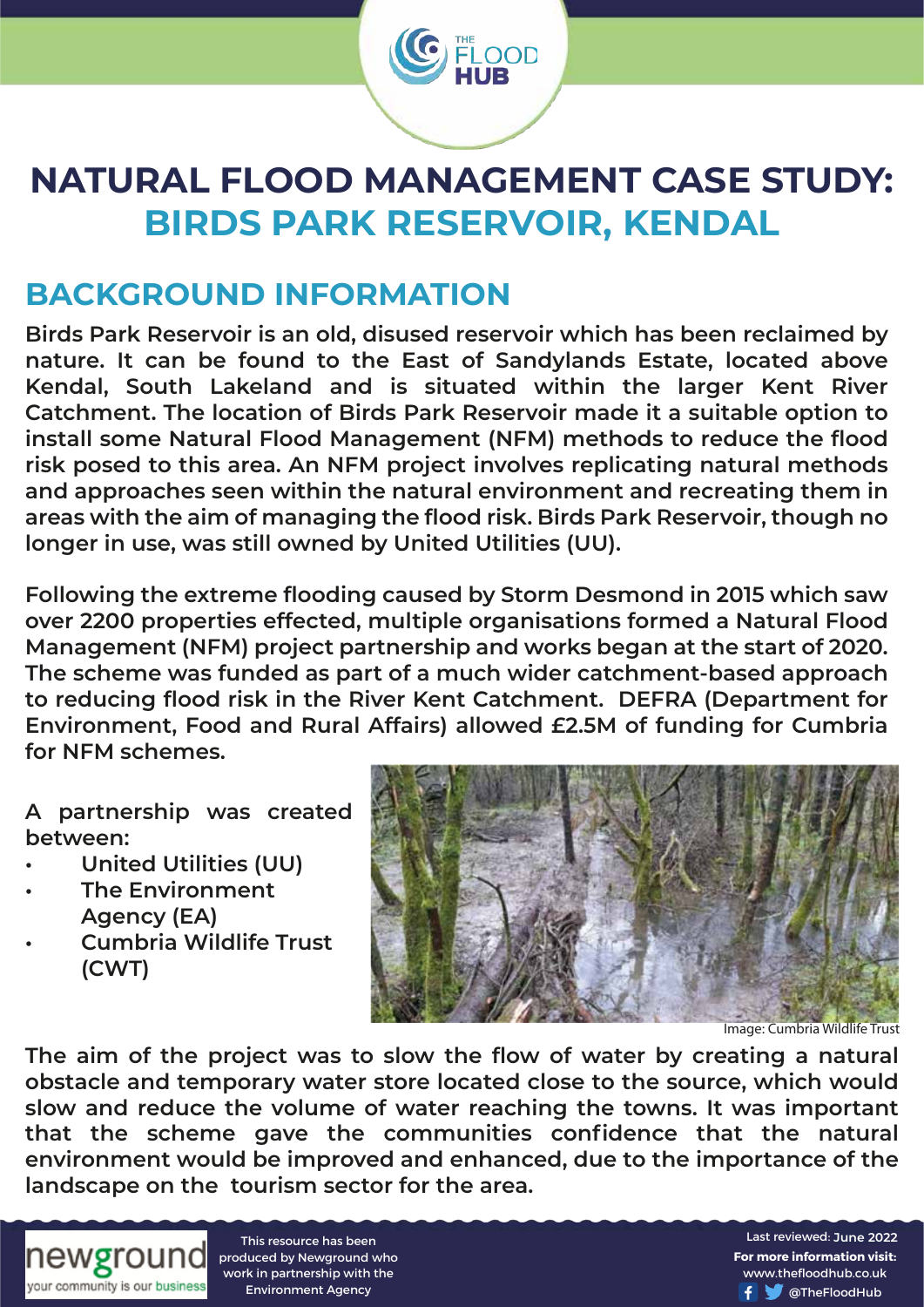### **ABOUT THE SCHEME**

**A combination of different NFM approaches were used to increase the lag time and reduce the risk of a flood occurring. The approaches used were:**

 $\overline{OOD}$ 

#### **Hydro-hedges & hydro-fences -**

**The hydro-hedge is semi-permeable which will draw in water, as well as holding the structure together. The hydro-fences were created with the help of volunteers from Kendal Conservation Volunteers (KCV) and now act as barrier in controlling the movement and speed of the water. They incorporate the use of living willow in the construction, which is a new technique that creates a living hedge as willow thrives in wet conditions.**

**Leaky dams - A total of ten types of dam were installed throughout the old reservoir, which created a new course that water has to navigate and meander through before it reaches the other side.**

**Hydro-walls - Installed by a specialist contractor, hydro-walls run across the width of the river and are inflated in times of heavy rain. They work by temporarily holding back the flow of the water and allowing more time for rainwater to infiltrate the ground.** 

**Tree planting - A total of 8000 trees have been planted, including willow, which grows quickly. Volunteers from KCV helped plant the trees along with the EA and CWT.**





Image: Carboncopy.eco

**In addition to these techniques used, swales and earth banks were also installed throughout the reservoir to create a wetland watercourse in the upper catchment.**



This resource has been produced by Newground who work in partnership with the Environment Agency

**For more information visit:** www.thefloodhub.co.uk f **T** @TheFloodHub Last reviewed: June 2022